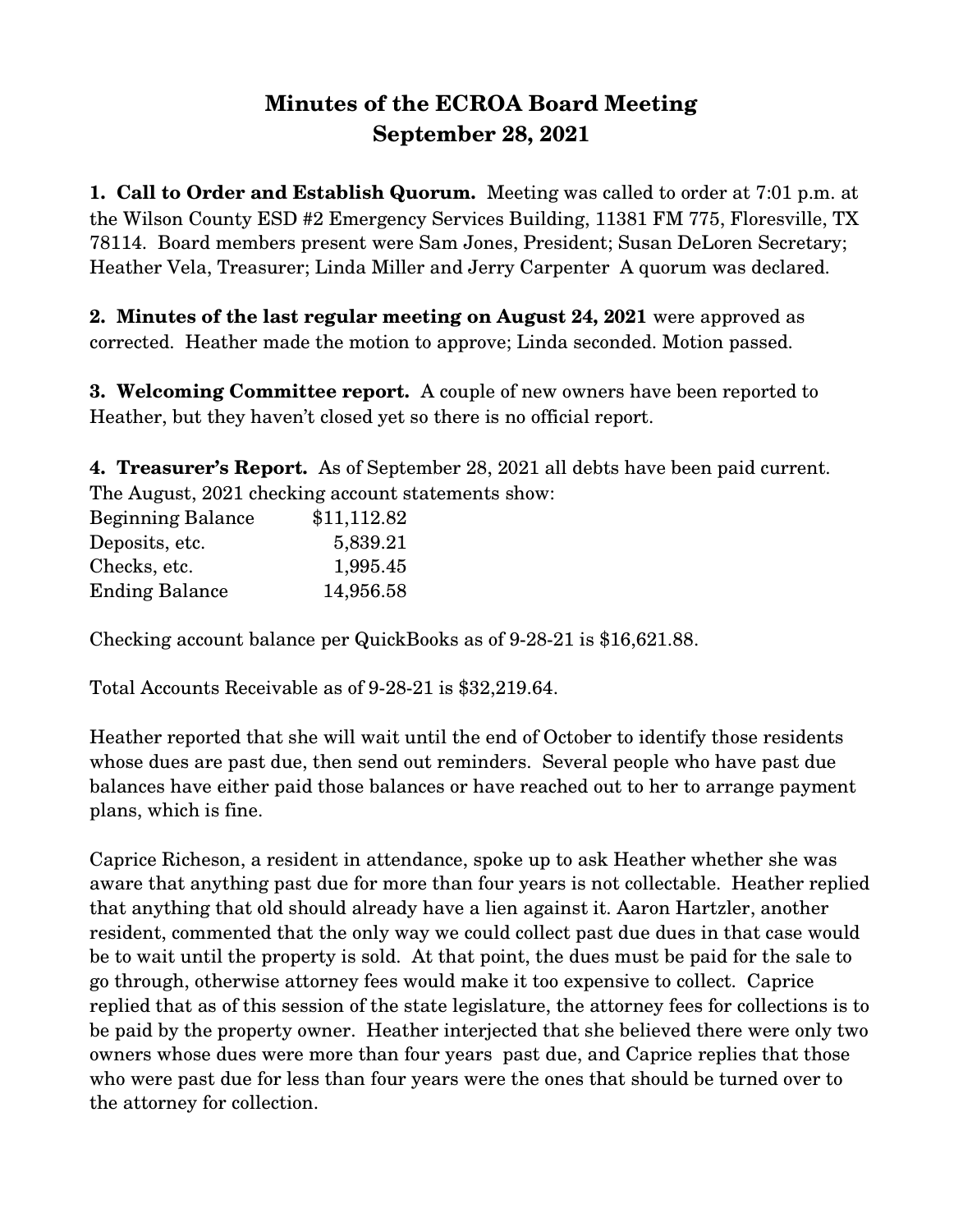Caprice also asked the name of the new bookkeeper; she was told it was Proline Accounting. She then asked why the change was made and was told that the previous bookkeeper had resigned.

## **5. ACC Report and Parks Committee Report.**

**a. Discuss upcoming hayride and any Covid changes that may be needed.**  Sam brought up a question about the hayride, which has been canceled. Susan replied that because of the Covid pandemic, if any attendee at the hayride had become ill, the Board could be held liable. Jerry mentioned that we had discussed this at the last meeting, but Sam had been out of the room.

**b. Plan/Discuss neighborhood garage sale at Misty Bend Park.** Sam had also discussed having a neighborhood garage sale. It was his idea that the Board needed to hold some event that would involve the neighborhood, and he was thinking we could hold it at Misty Bend Park. There would be room for about 20 stalls at the Park, sized 10'x10'. Susan asked if this meant everyone would have to bring their items to the Park, and Sam said that was correct. He then stated that this made no sense, however. If we canceled the hayride because someone might get sick, why would a garage sale at the Park be any different? It might be better to let the residents know that there would be an area-wide garage sale on a certain Saturday, and anyone who wished to participate could set up their items at the end of their driveway. There would be cars driving through the area and stopping when they saw something that interested them.

Jerry asked how residents would be notified about the garage sale. Sam suggested that we could put an announcement on the website and maybe put up flyers on the mailbox kiosks or post signs at the subdivision entrances like we do for Board meetings.

After a discussion, it was decided that that the ECROA Garage Sale would be held on November 6 beginning at 9 a.m.; there would be 10 spots available at Misty Bend Park instead of 20; Jerry would post signs at the area's entrances announcing the sale and referencing the website for more information; Susan will supply the verbiage for Jerry's signs; Zenobia Wells will place signs at the mailbox kiosks; Susan will post information on the Eagle Creek Ranch website and take reservations for the stalls at Misty Bend Park, and Linda will construct a spreadsheet for the names and contact information for those residents who will be participating. Susan moved and Heather seconded that the above should be instituted. Vote was unanimous in favor.

**c. Prepare to take bids to paint/repair sign at 181 entrance.** Sam led a discussion of the painting and repairs needed at the entrance sign at 181/Eagle Creek Ranch Blvd. We should take bids for a face-lift to the sign - minor repair and re-painting. These bids should run in the neighborhood of \$800 and should consist of a 5-gallon bucket of paint for the background, a couple of gallons for the lettering, wood to repair the fascia,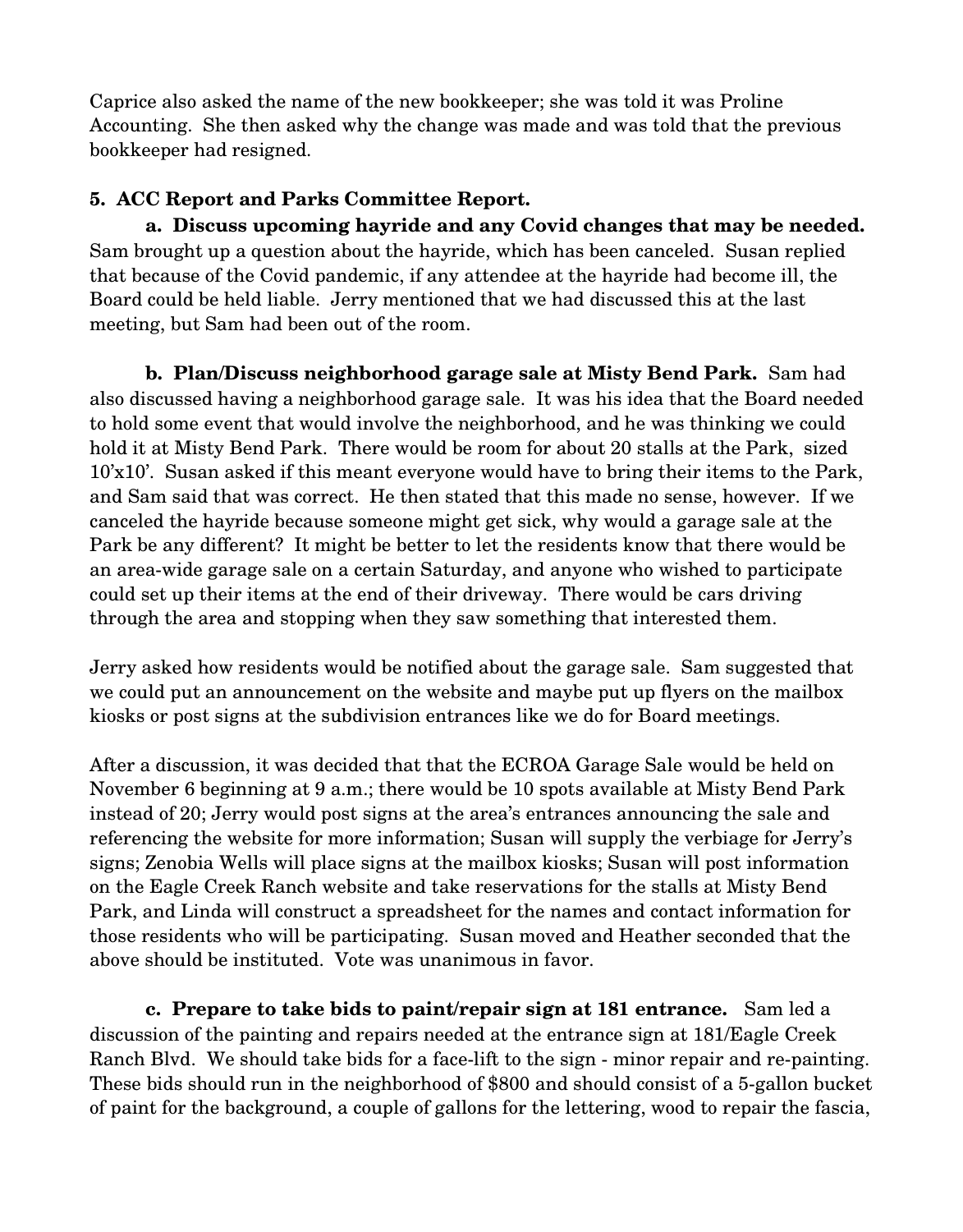replacing the metal cap at the top of the sign and the rest for labor. Reach out to anyone who might be interested and have them submit bids via email to ecrpoa@gmail.com.

**d. Discuss burn at Parks to eliminate piles of debris and other necessary maintenance needed.** We need to contact someone at the fire department to bring one of their water trucks to the two parks to oversee burning of the debris. Sam will make this contact. It should cost no more than \$250 per park to arrange this safety measure to eliminate the debris piles. Susan moved to OK no more than \$250 per park for the fire department to supply a water truck. Linda seconded. Motion passed.

**e. Discuss repairs to walking path on misty bend.** Part of the Misty Bend Park walking path had washed away and eroded, and a portion of the path has collapsed. Discussion tabled, as we need to discuss another matter, but this is something that really needs to be addressed as soon as possible.

**f. Pump at Eagle Ridge Park.** The pump that the Board spent over \$7000 to have Stevens Well Service replace two years ago has once again apparently failed. Sam checked its operation, and it does not seem to be functioning. Sam will contact Stevens to see what needs to be done. He will relay their information on the matter to the Board by email.

**6. Old Business.** Susan asked if Jerry had spoken to Consumer Cellular regarding the ACC's phone needing to be taken out of his name. Jerry replied that yes, it has been transferred to Eagle Creek Ranch Owners Association and will be automatically paid each month by bank draft. The charge is approximately \$28.00 per month.

Susan also referenced last meeting's discussion when Jerry had mentioned that if the Board were sued for any reason that we should contact our insurance company first before talking to our lawyer. Susan asked who our insurance company is. Heather has that information and the name of our agent.

Jerry stated that at the last meeting we discussed when a property was being sold, the real estate agent asks for a resale certificate. Jerry further stated that a resale certificate is requested when membership in the owners association is mandatory, which it is in Eagle Creek Ranch.

## **7. Attending ECR Residents comments on any items not on the agenda.**

Caprice's attorneys have sent her a summary of all the legislative actions of the past year regarding the operation of owners associations - the 2021 Texas Legislative Update. She has made a copy for the Board.

It is now mandatory for each water company in the state to have a plan to avoid the problems that arose during last winter's severe weather, and that plan must be